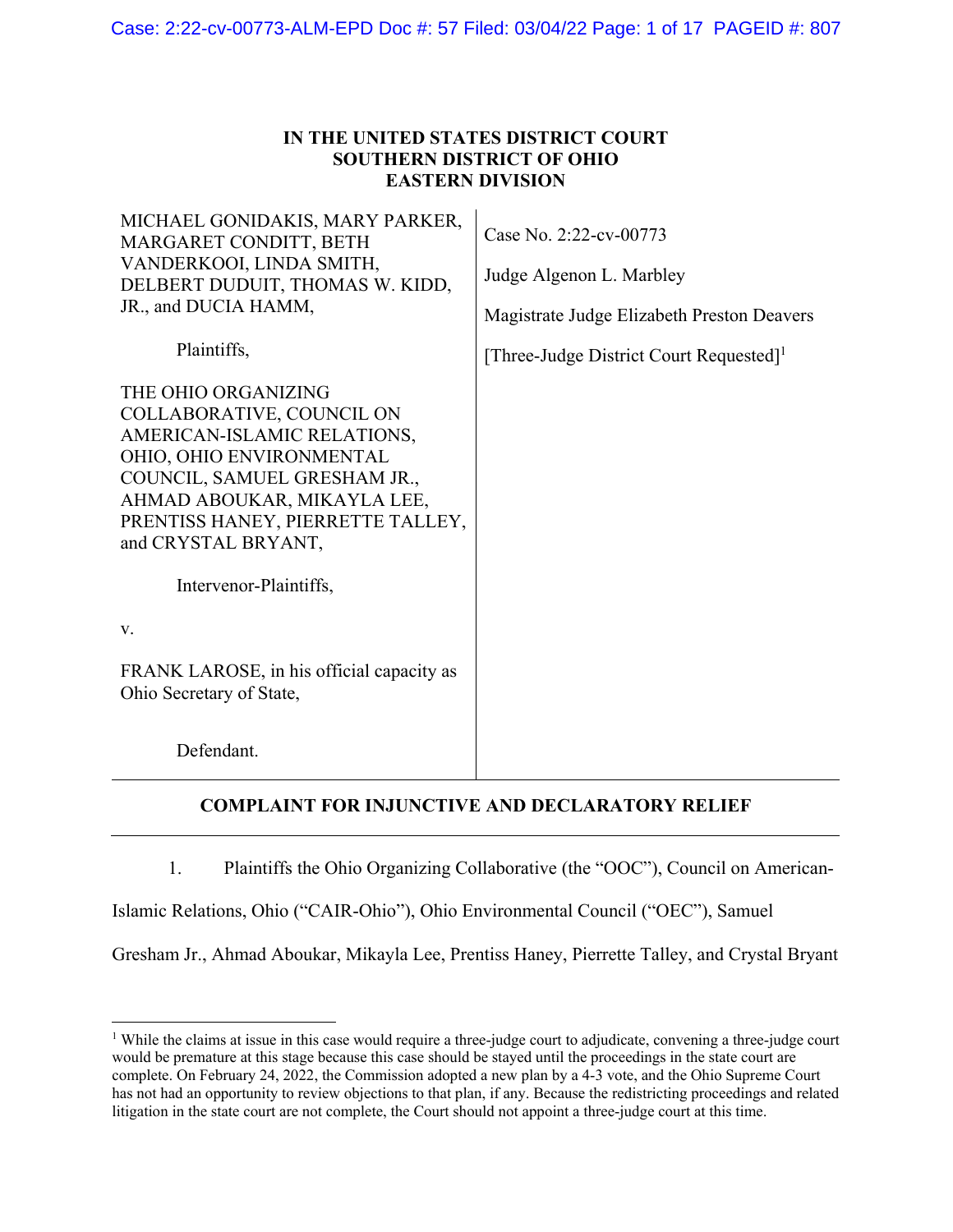### Case: 2:22-cv-00773-ALM-EPD Doc #: 57 Filed: 03/04/22 Page: 2 of 17 PAGEID #: 808

(collectively, the "OOC Petitioners"), by and through their undersigned counsel, file this Complaint for Injunctive and Declaratory Relief against defendant Frank LaRose, in his official capacity as Ohio Secretary of State.

2. In this action, the Gonidakis Plaintiffs have asked this Court to adopt a General Assembly district plan that the Ohio Supreme Court has already declared invalid and unconstitutional. This extraordinary request is plainly premature, and even if it were not, this Court may not grant it. The OOC Petitioners have therefore moved to intervene to ask this Court to stay this case until redistricting proceedings before the Ohio Redistricting Commission and related litigation are complete. If, and only if, those proceedings conclude without the adoption of a valid General Assembly district plan and litigation in this Court must proceed, this Court should convene a three-judge panel and order the defendant Secretary of State to implement and use a General Assembly district plan that complies with both federal and state law. In the meantime, this case should be stayed.

3. Plaintiff-Intervenors are Ohio organizations and voters who are parties to ongoing litigation before Ohio Supreme Court concerning the validity of General Assembly district plans adopted by the Ohio Redistricting Commission in 2021 and 2022. *See The Ohio Organizing Collaborative et al. v. Ohio Redistricting Commission et al.*, No. 2021-1210. On February 24, 2022, the Ohio Redistricting Commission adopted a third plan, after the Ohio Supreme Court declared its earlier two General Assembly district plans to be invalid. The Ohio Supreme Court has not reviewed the third plan enacted on February 24. Thus, the Ohio proceedings are continuing and this case should be stayed.

4. If the Ohio redistricting process should conclude without any valid district plan, a scenario which has not yet occurred, then the OOC Petitioners and other voters would be left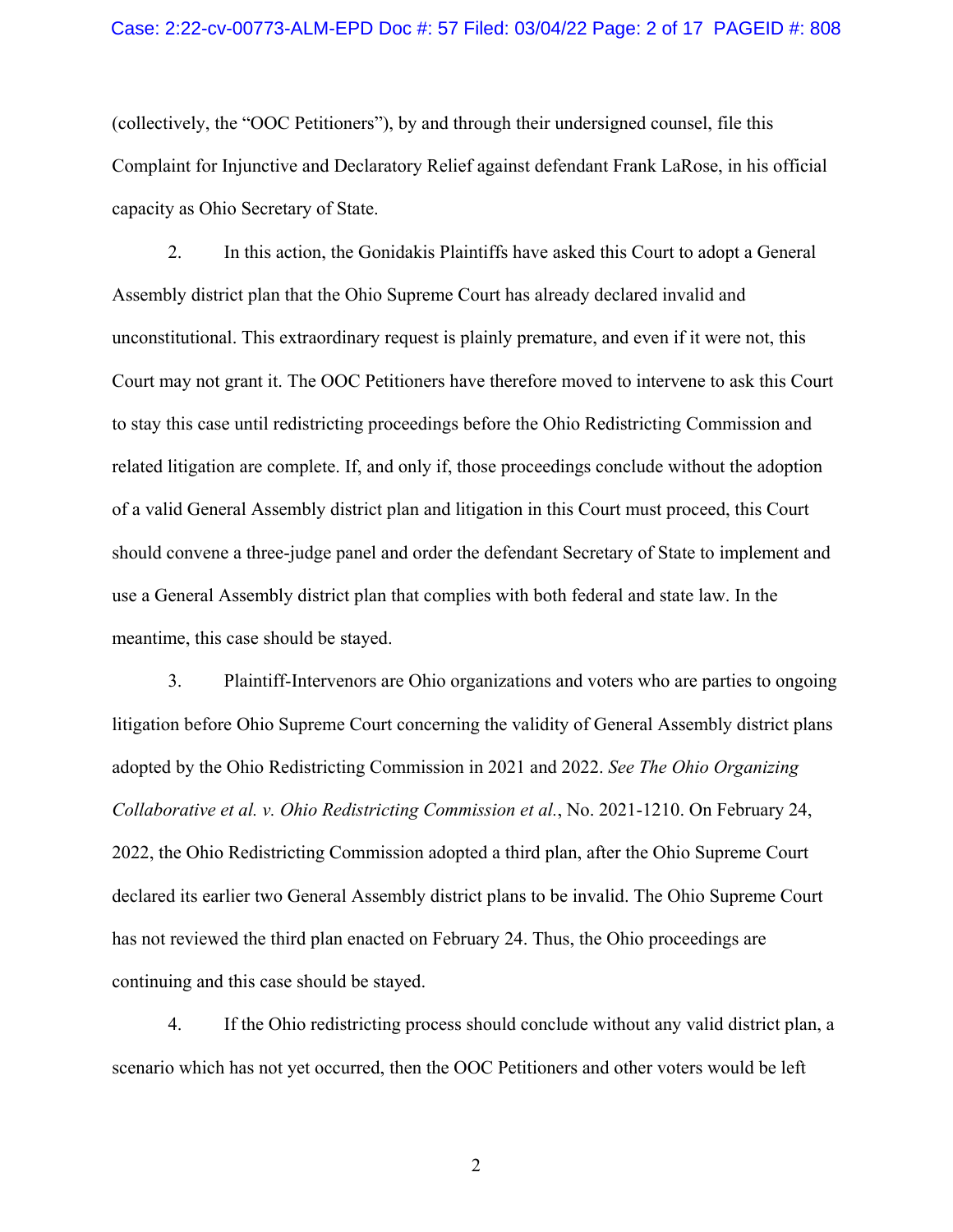with no General Assembly districts or, alternatively, the districts that the Ohio Apportionment Board approved in 2011 (the "2011 Plan"). Either result, if it came to pass, would be unconstitutional because the State must have districts for candidates and voters to run and cast their votes, respectively, and because the 2011 Plan is malapportioned and cannot be used.

### **JURISDICTION AND VENUE**

5. This Court has original jurisdiction over the subject matter of this action pursuant to 42 U.S.C. § 1983 and 28 U.S.C. §§ 1331 and 1343 because the matters in controversy arise under the Constitution and laws of the United States and involve the assertion of a deprivation, under color of state law, of a right under the Constitution of the United States. This Court has the authority to enter a declaratory judgment pursuant to 28 U.S.C. §§ 2201 and 2202, and authority to enter injunctive relief under Federal Rule of Civil Procedure 65.

6. This Court has personal jurisdiction over the Defendant, who is sued in his official capacity and resides within this State.

7. Venue in this district is proper under 28 U.S.C. § 1391(b) because a substantial part of the events or omissions giving rise to the claims in this case occurred in this judicial district.

### **PARTIES**

### **A. Plaintiffs**

8. The OOC is a nonprofit organization incorporated in Ohio with a multi-pronged mission of organizing everyday Ohioans to build transformative power for racial, social, and economic justice. It is organized and existing under Ohio law, with its principal place of business at 25 E Boardman Street, Youngstown, OH 44503. The OOC is made up of four grassroots organizing membership projects and dozens of campaigns that span a broad range of leaders,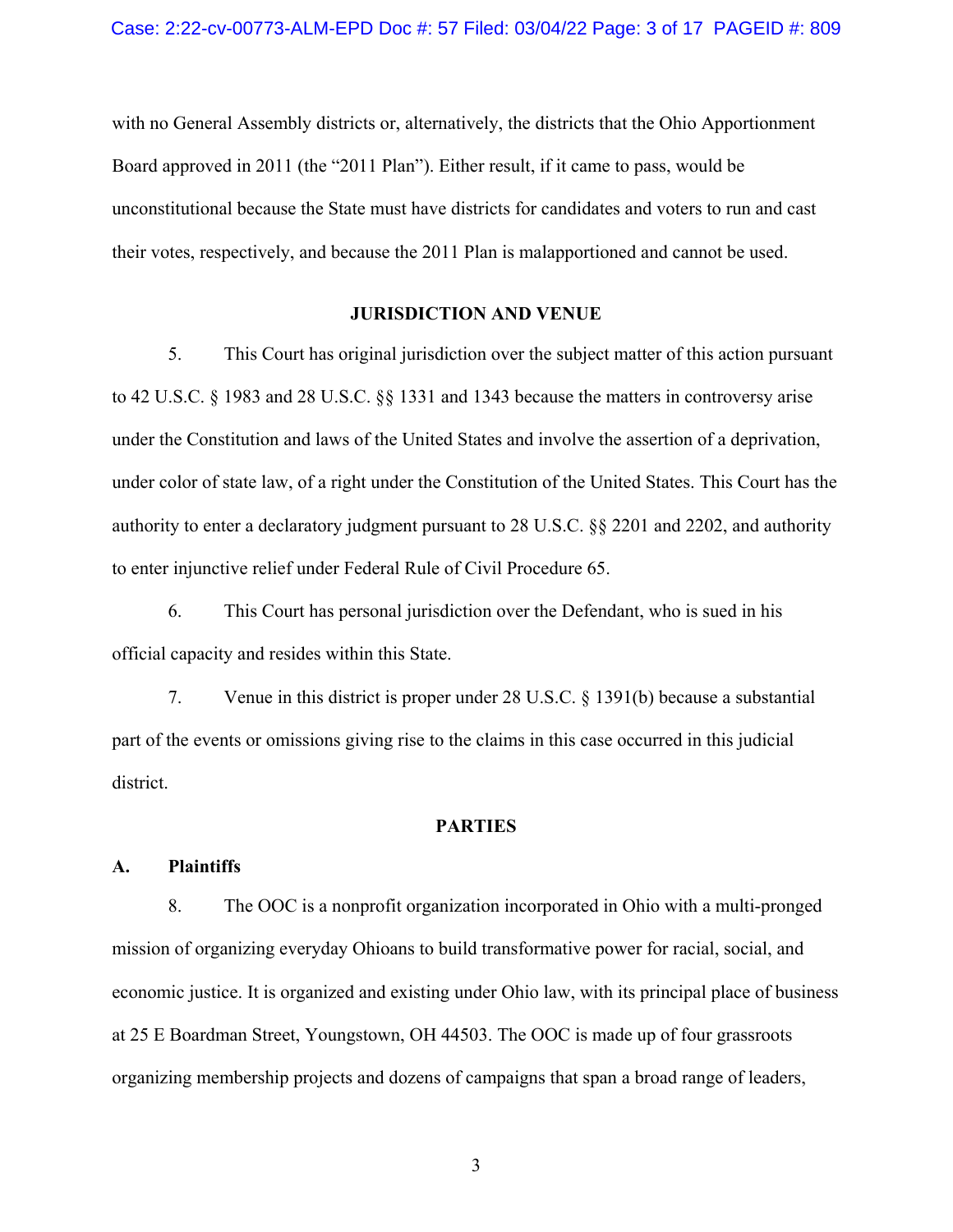### Case: 2:22-cv-00773-ALM-EPD Doc #: 57 Filed: 03/04/22 Page: 4 of 17 PAGEID #: 810

communities, and issues, including college students, people of faith, people directly impacted by mass incarceration, unemployed workers, care providers and the families they serve, and people working in the care economy. The OOC has five current members on its Board of Directors, all of whom, on information and belief, are registered Ohio voters. It also has hundreds of members concentrated in Columbus, Cleveland, Dayton, and Cincinnati and thousands of supporters and volunteers in almost every metropolitan area across the State.

9. One of the OOC's state and local priorities is structural democracy reform, which it pursues through grassroots community organizing, large scale civic engagement, and strategic communication. Its non-partisan voter engagement program, for example, has registered hundreds of thousands of Ohioans to vote. The OOC is especially focused on engaging young voters and voters of color in the democratic process. And, over the past few years, the OOC helped to drive community organizing and public engagement strategies during the redistricting process to ensure that Ohio would get a fair map outcome. The OOC convened a nonpartisan citizens commission which modeled a thorough and robust community engagement process to produce constitutional, fair, and proportional maps within deadlines set out in Ohio's constitution. During the community information gathering process, the Ohio Citizens' Redistricting Commission engaged thousands of people, with a particular focus on uplifting the voices of Black, brown, and immigrant Ohioans. Members, officers, and volunteers of the OOC regularly engage with state lawmakers to advance their agenda of economic and racial justice and structural democracy reform.

10. The malapportioned 2011 Plan, if implemented for this election cycle, would directly impairs the OOC's mission of encouraging civic engagement and fair districts. The 2011 Plan would deter and discourage its members and partners, along with other Ohio voters, from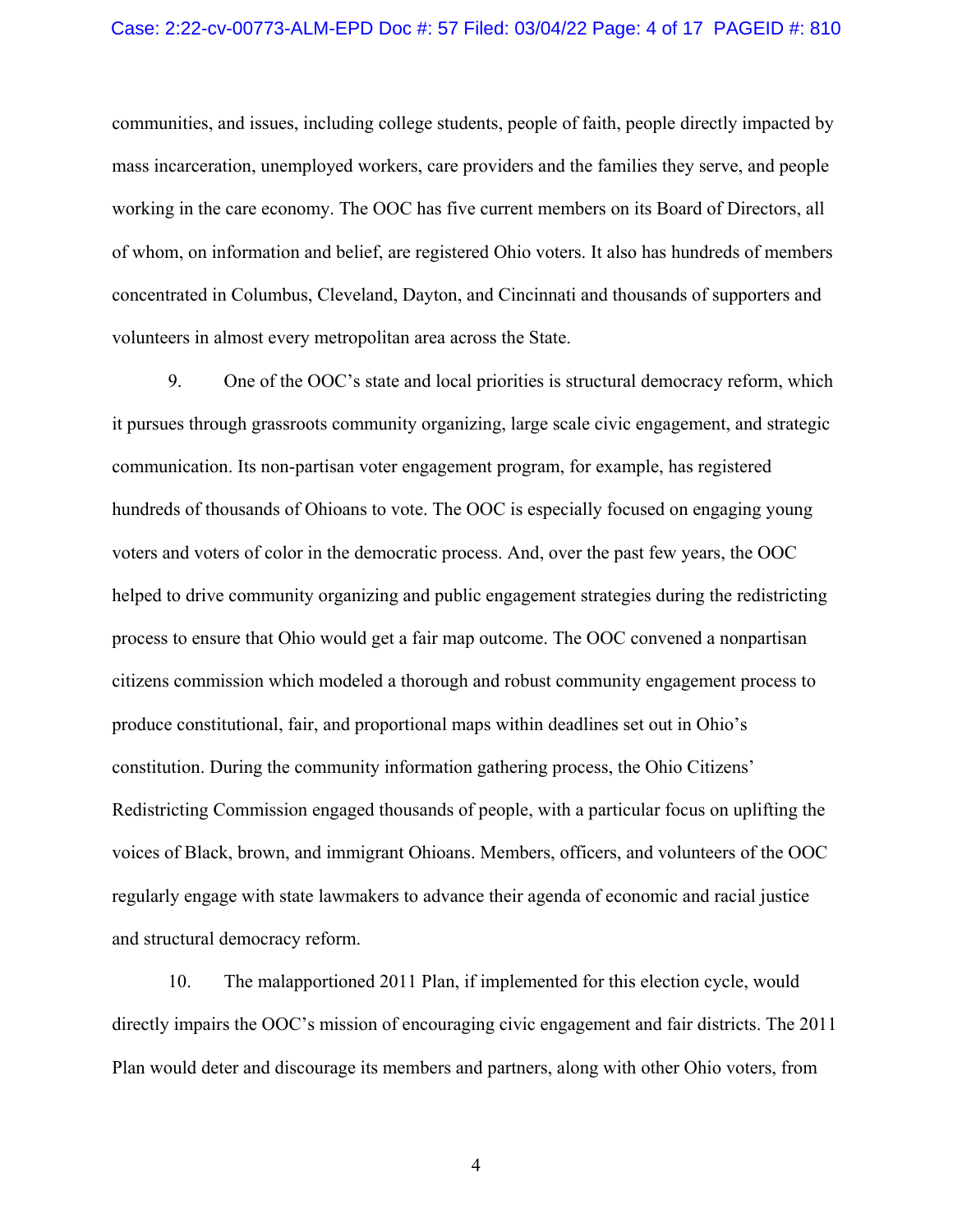engaging in the political process, which, in turn, makes it more difficult for the OOC to engage voters through its registration and outreach efforts. The plan likewise would hamper the OOC's ability to advance a legislative agenda focused on policies that help improve economic, social, educational, and health outcomes for its members. These burdens would require the OOC to dedicate additional staff and resources to advance its goals. In addition, the OOC's concerns about the prospect of a gerrymandered or malapportioned General Assembly district plan has forced it during 2021 to divert time and resources to an advocacy campaign for fair districts. The OOC hired two dedicated employees and spent additional staff time to focus on redistricting in 2021, in order to ensure fair maps and a fair opportunity to advance its legislative agenda in the decade to come. Any malapportioned plan would require OOC to continue to divert time and resources to advocacy for fair districts and fair redistricting going forward.

11. The OOC is suing on its own behalf and on behalf of its members who are registered voters in Ohio.

12. CAIR-Ohio is the largest advocacy and civil rights organization for Muslims in the Midwest. Founded in 1998 in Columbus, Ohio, CAIR-Ohio is an affiliate of the Council on American-Islamic Relations, a nonprofit, grassroots national civil rights organization. CAIR-Ohio has three offices in Ohio: one in Columbus, one in Cincinnati, and one in Cleveland. It is a nonpartisan not-for-profit corporation organized and existing under Ohio law, with its principal place of business at 4985 Cemetery Road, Hilliard, OH 43026.

13. CAIR-Ohio's mission is to protect civil liberties, empower American Muslims, and build coalitions that promote justice and mutual understanding. It advances its mission through civic engagement, legislative advocacy at the local, state, and federal level, education, media relations, and legal advocacy. CAIR-Ohio's civic engagement and advocacy efforts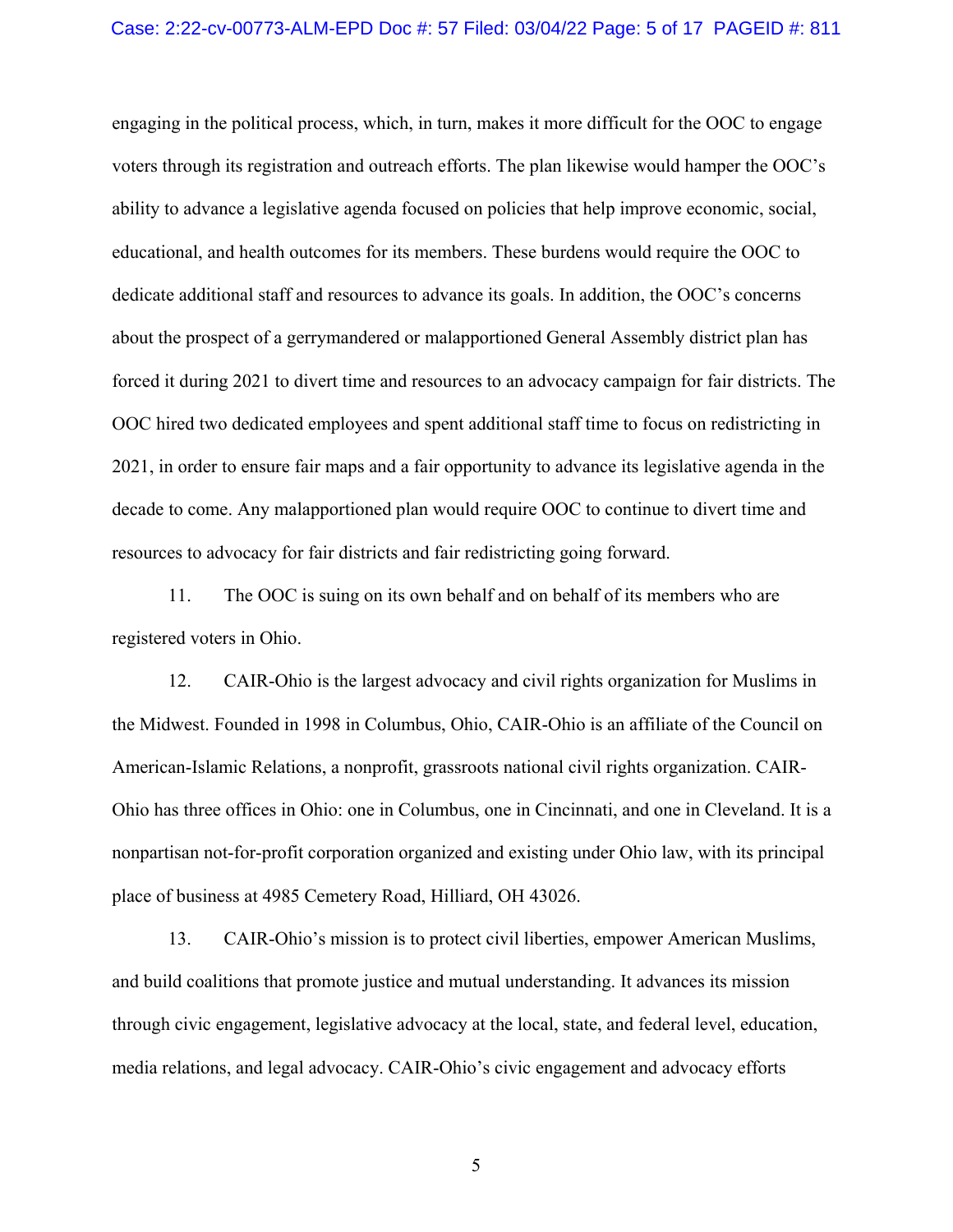### Case: 2:22-cv-00773-ALM-EPD Doc #: 57 Filed: 03/04/22 Page: 6 of 17 PAGEID #: 812

include programs throughout the year to facilitate opportunities for Ohio Muslims to engage with elected officials and advocate for legislation that aims to preserve and expand voting rights, strengthen the political system for marginalized communities, protect civil liberties, and promote social justice. CAIR-Ohio also has a robust non-partisan voter mobilization program including voter registration drives, voter guides, candidate forums, phone banks, and get-out-the-vote events. As part of this program, CAIR-Ohio provides education on voter ID laws, early voting opportunities, and changes to the voting process.

14. CAIR-Ohio seeks to empower Ohio Muslims through voter registration drives, candidate forums, and civic engagement education. As a minority group, Ohio Muslims are sorely underrepresented in the political sphere, and this obstacle is compounded through malapportionment. With representatives who do not reflect the values of their respective communities, Muslim voters become apathetic towards policy advocacy and civic engagement efforts. Individual elected officials in safe non-competitive districts will feel no obligation to be responsive to the needs of their Muslim constituents, creating dissonance between communities and those who are meant to serve them. This negatively impacts the willingness of the community to be civically engaged as their efforts are often dismissed. Furthermore, these sentiments make it increasingly difficult for CAIR-Ohio to carry out its mission.

15. The OEC is a nonpartisan, not-for-profit corporation organized and existing under Ohio law, with its principal place of business at 1145 Chesapeake Avenue, Suite I, Columbus, OH 43212. The OEC is an environmental justice organization whose mission is to secure healthy air, land, and water for all who call Ohio home. The OEC works for pragmatic solutions to keep Ohio clean and beautiful, and its communities safe. It fights for clean air and water, clean energy, and protected public lands. It holds polluters accountable in court while working with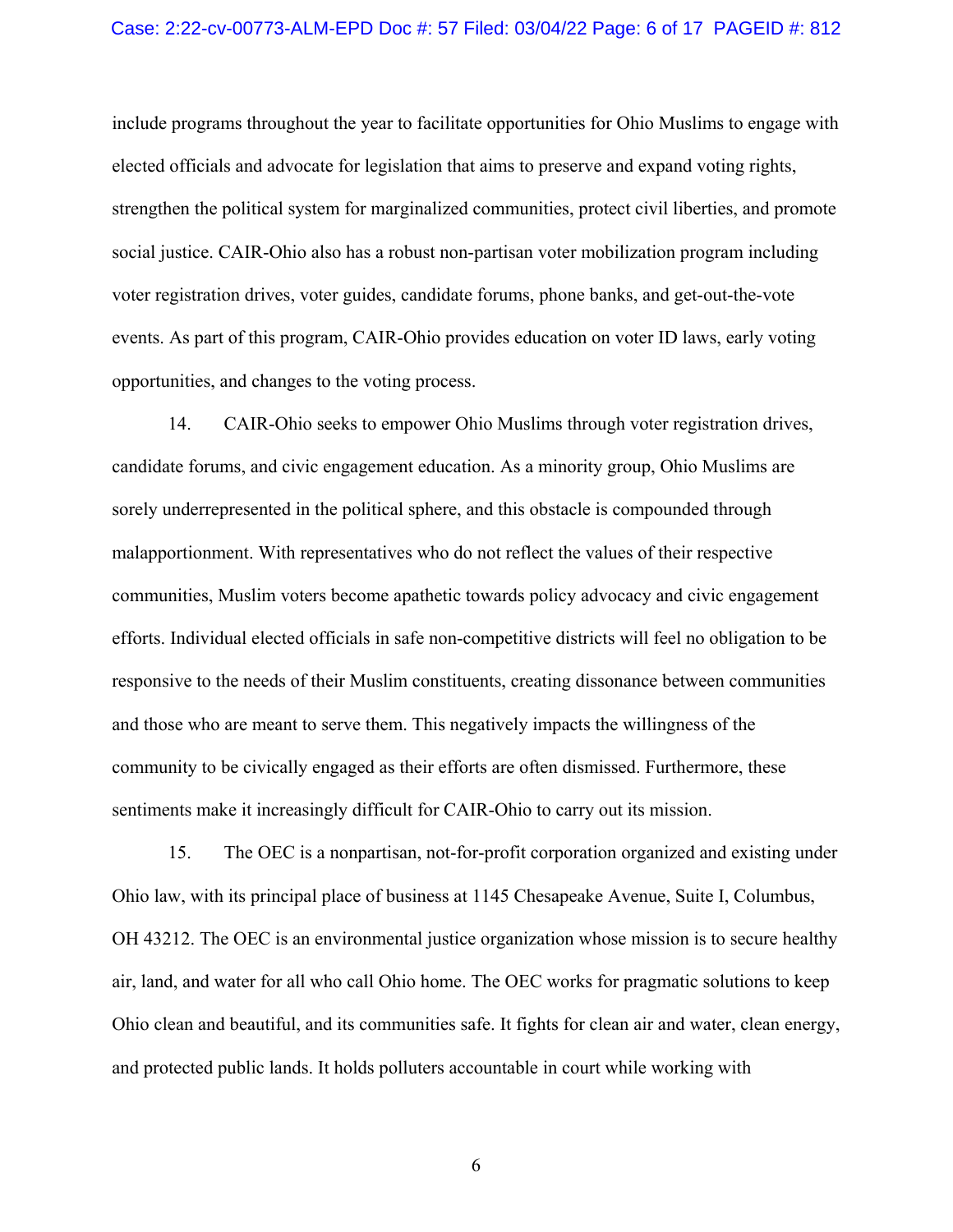communities and companies that want to invest in a clean, more sustainable direction. For more than 50 years, the OEC has led many of the major environmental policy wins in Ohio.

16. One of the four pillars of the OEC's work is safeguarding the integrity and accessibility of Ohio's democracy, recognizing that civic engagement is critical in securing longterm environmental protections. The OEC advocates on behalf of a healthy democracy, because without a healthy democracy, it cannot create policies that benefit the people of Ohio and ensure clean water, vibrant public lands, renewable energy, and a stable climate. In support of this mission, the OEC advocates for fair representation and fair maps in Ohio, which help to amplify the voices of Ohioans and secure a healthy environment for the State.

17. The OEC has over 100 environmental and conservation member organizations and over 3,100 individual members, who live in 84 of Ohio's 88 counties. In the past two years, more than 5,352 individuals across the state have voluntarily taken action in furtherance of the OEC's work through calling and writing decision-makers, volunteering to support an OEC event, and assisting with organizing community members. The OEC regularly activates its members and volunteers to participate in political processes, including submitting testimony and comments to government agencies, contacting decision-makers about environmental and democracy-related issues, and attending hearings. The OEC also regularly holds educational events to inform its memberships about environmental issues impacting Ohio, the United States, and the planet. The OEC's headquarters is in Columbus, but it has regional coordinators in Cleveland, Cincinnati, Toledo, and Youngstown. Upon information and belief, the vast majority of the OEC's members are registered voters in Ohio, and include Democrats, Republicans, and Independents.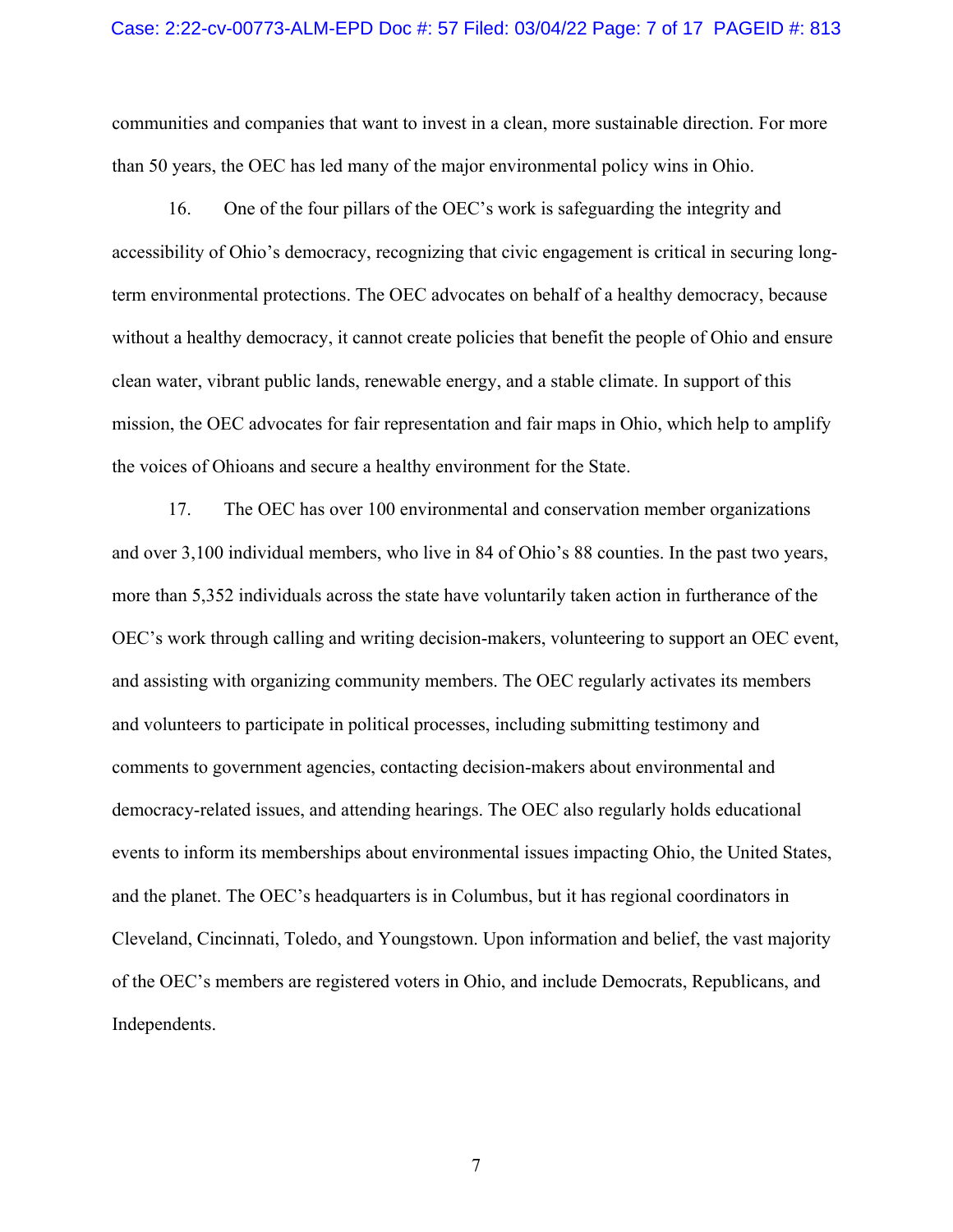18. The malapportioned 2011 Plan, if implemented for this election cycle, would affect the OEC's ability to educate its membership and activate them to improve Ohio's environment. Starting in 2019 and continuing through the present, the OEC has advocated for a stronger, more responsive democracy because a healthy environment is not possible without a healthy democracy, and when Ohio's districts are gerrymandered or malapportioned, it does not have a healthy democracy. Thus, the OEC is spending significant resources to educate its membership on the importance of voting rights and fair districts in response to gerrymandered or malapportioned districts. Since 2019, the OEC has funded voter registration efforts, held educational sessions on fair maps and redistricting, and educated membership and supporters directly about voting procedures for state legislative elections. A malapportioned plan perpetuates the need for continued investment in educational efforts regarding Ohio's democratic institutions. Because the plan encourages apathy and discourages voters from engaging in the democratic process, the OEC will need to expend additional resources over the next decade to continue encouraging its membership and supporters to engage in elections and other political activities and advocate for environmental issues.

19. The OEC is suing on its own behalf and on behalf of its members who are registered voters in Ohio.

20. Samuel Gresham Jr. lives at 255 Old Trail Drive, Columbus, OH 43213, which is in House district 26 and Senate district 15 in the 2011 Plan. Based on 2020 census data, both House district 26 and Senate district 16 are overpopulated by more than 5%.

21. Ahmad Aboukar lives at 5019 Noor Park Circle, Dublin, OH 43016, which is in House district 24 and Senate district 16 in the 2011 Plan. Based on 2020 census data, both House district 24 and Senate district 16 are overpopulated by more than 5%.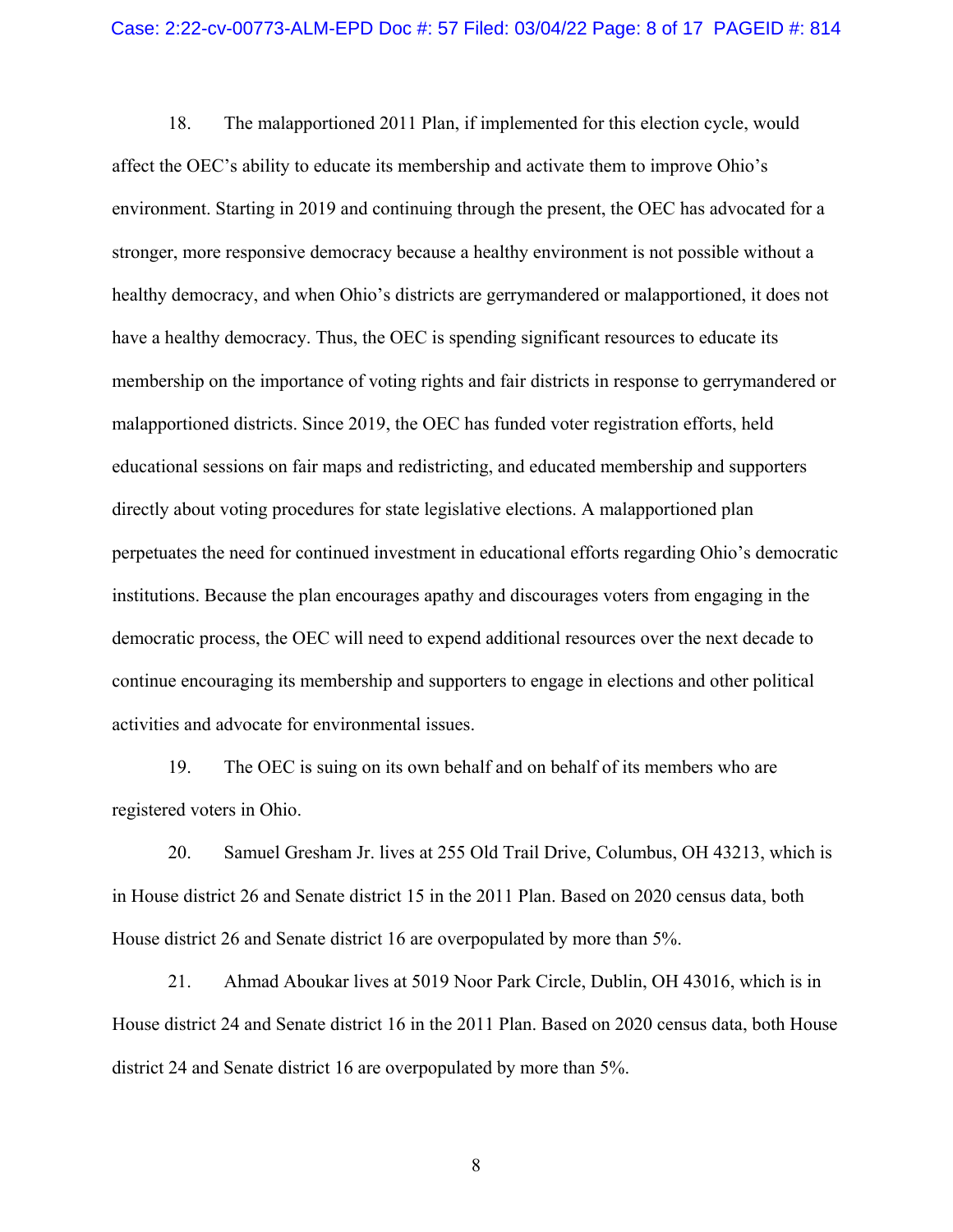### Case: 2:22-cv-00773-ALM-EPD Doc #: 57 Filed: 03/04/22 Page: 9 of 17 PAGEID #: 815

22. Mikayla Lee lives at 383 Oak Street, Columbus, OH 43215, which is in House district 18 and Senate district 15 in the 2011 Plan. Based on 2020 census data, both House district 18 and Senate district 15 are overpopulated by more than 5%.

23. Prentiss Haney lives at 918 Windsor Street, Cincinnati, OH 45206, which is in House district 32 and Senate district 9 in the 2011 Plan. Based on 2020 census data, House district 32 is overpopulated by more than 5%.

24. Pierrette "Petee" Talley lives at 935 Parkside Boulevard, Toledo, OH 43607, which is in House district 44 and Senate district 11 in the 2011 Plan.

25. Crystal Bryant lives at 2210 East 97th Street, Cleveland, OH 44106, which is in House district 11 and Senate district 21 in the 2011 Plan.

26. All of the organization and individual plaintiffs have devoted significant resources, including by collectively bringing litigation, to combatting efforts by the Commission and its Commissioners, including the Defendant, to enact an unfairly partisan plan in violation of Article XI of the Ohio Constitution.

27. According to 2020 census data, under the 2011 Plan, the individual Plaintiff-Intervenors' districts, including House Districts 11, 18, 24, 26, 32 and 44, and Senate Districts 9, 11, 15, 16 and 21, are malapportioned.

### **B. Defendant**

28. Defendant Secretary of State Frank LaRose is the Ohio Secretary of State and is the chief election officer in Ohio responsible for overseeing election administration pursuant to Ohio Rev. Code Ann. § 3501.04. Secretary LaRose is also a member of the Ohio Redistricting Commission. *See* Ohio Constitution, Article XI, Section 1(A)(3). He is sued in his official capacity as Secretary of State.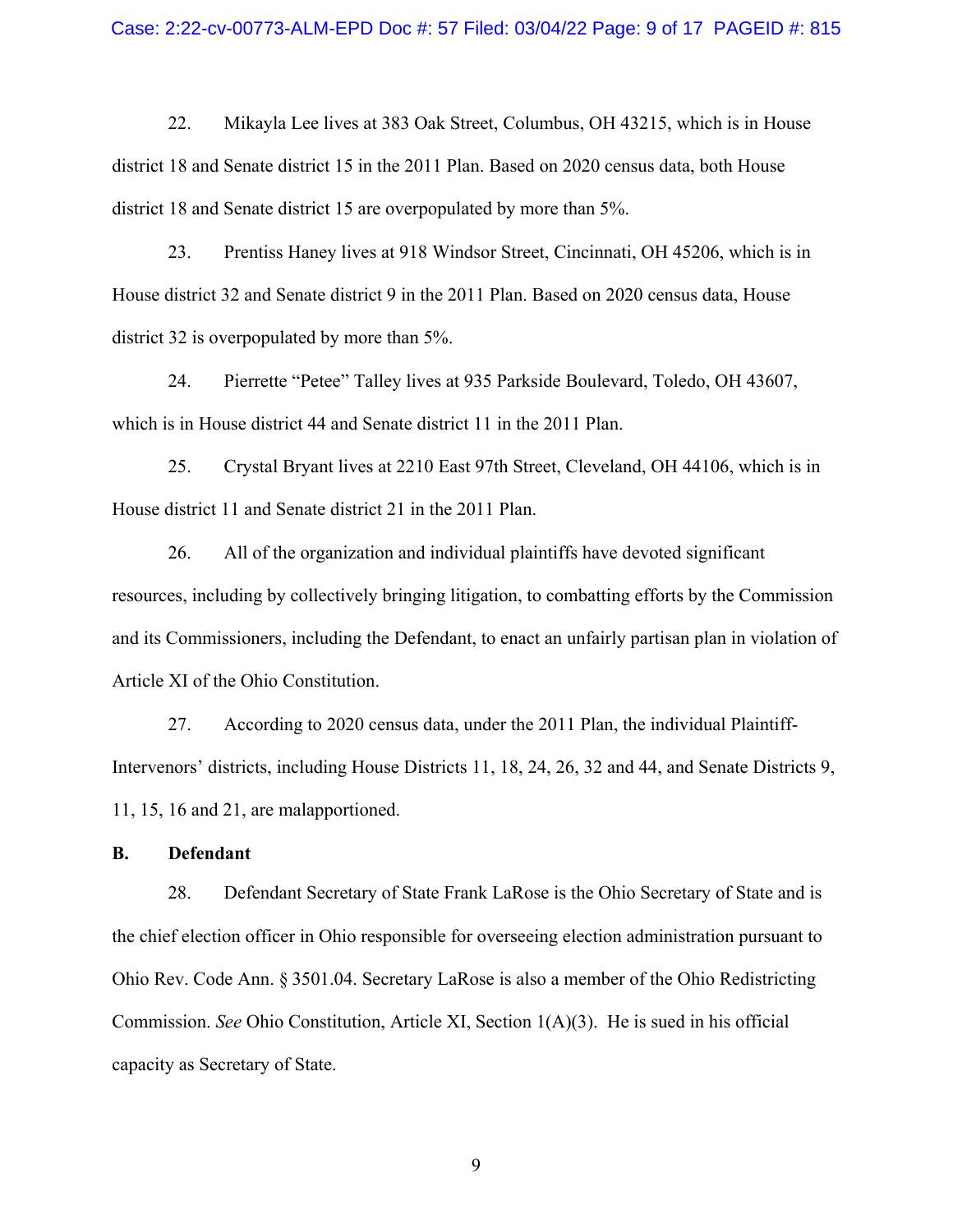### **BACKGROUND**

29. In 2011, the Ohio Apportionment Board drew a General Assembly district plan based on the 2010 census data and the version of the Ohio Constitution that existed before voters amended the Ohio Constitution in 2015.

30. Since 2010, as shown by the 2020 census, Ohio's population has grown and shifted significantly. The State's population has grown by 2.3%, with growth concentrated largely in central Ohio and entirely among communities of color. The Latino population alone grew by over 70,000 people and account for 63 percent of the statewide population growth.<sup>2</sup> As a result, the 2011 version of Ohio's General Assembly districts now have significant variations in population. The total difference in population as between certain districts exceeds 10 percent.

31. The 2011 Plan is not only malapportioned but is also a partisan gerrymander. But when Ohio voters in 2012 sought to challenge that extreme gerrymander under Article XI, this Court ruled that Article XI, as it then existed, was of no help. "The words used in Article XI [of the Ohio Constitution]," this Court explained, "do not explicitly require political neutrality, or for that matter, politically competitive districts or representational fairness, in the apportionment board's creation of state legislative districts." *Wilson v. Kasich*, 134 Ohio St.3d 221, 2012-Ohio-5367, 981 N.E.2d 814, ¶ 14.

32. In response to that ruling, the people of Ohio in 2015 issued a resounding declaration that partisan gerrymandering should have no place in this State. With more than 71 percent of the vote—and across party lines—Ohioans approved a constitutional amendment to end the legacy of such gerrymandering in Ohio and to encourage bipartisanship in the redistricting process. In so doing, the people instructed what is now the Ohio Redistricting

<sup>2</sup> U.S. Census Bureau 2020 Decennial Census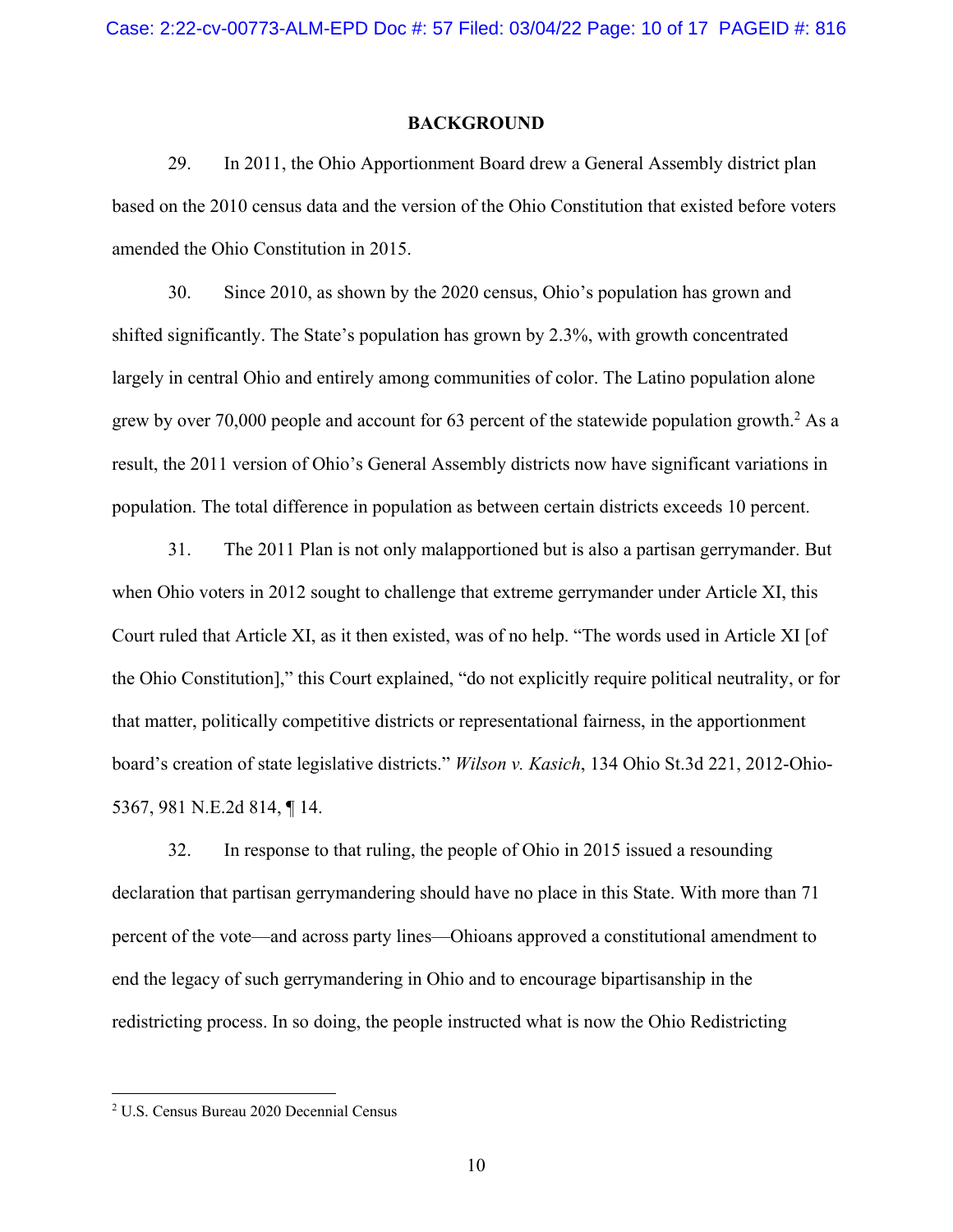### Case: 2:22-cv-00773-ALM-EPD Doc #: 57 Filed: 03/04/22 Page: 11 of 17 PAGEID #: 817

Commission to attempt to adopt a General Assembly district plan under which the number of districts favoring each party is proportional to the statewide preferences of voters, and to refrain from drawing districts primarily to favor or disfavor a political party.

33. Flouting these clear constitutional commands and defying the will of the people, on September 16, 2021, just after midnight, the Ohio Redistricting Commission voted 5-2 along party lines to adopt a district plan that had the intent and effect of entrenching a veto-proof Republican supermajority in both chambers of the General Assembly for the next four years.

34. The Ohio Redistricting Commission's own analysis highlighted the brazenness of the district plan's partisan gerrymander and the bad faith of the underlying process. In a statement issued pursuant to Article XI, Section 8(C)(2) of the Ohio Constitution, the Ohio Redistricting Commission calculated that under the plan it enacted, 64.4 percent of districts favored Republicans, while the statewide proportion of voters favoring Republican candidates over the past 10 years was only 54 percent. The Ohio Redistricting Commission justified this disparity by pointing to the fact that Republican candidates won 13 of 16 statewide elections, or 81 percent of contests, during that period, asserting that the percentage of election wins is an appropriate measure of voters' statewide preferences. According to the Ohio Redistricting Commission's tortured reasoning, had Republicans won 100 percent of statewide elections over the past decade, even if only by a single vote in each instance, a plan drawn to favor Republicans to win every single seat in the General Assembly would be proportional to Ohio voters' statewide preferences.

35. The resulting plan enacted by the Ohio Redistricting Commission was intended to and had the effect of favoring and giving disproportionate political power and control over the future of Ohio to one political party and its members. For example, with a statewide average of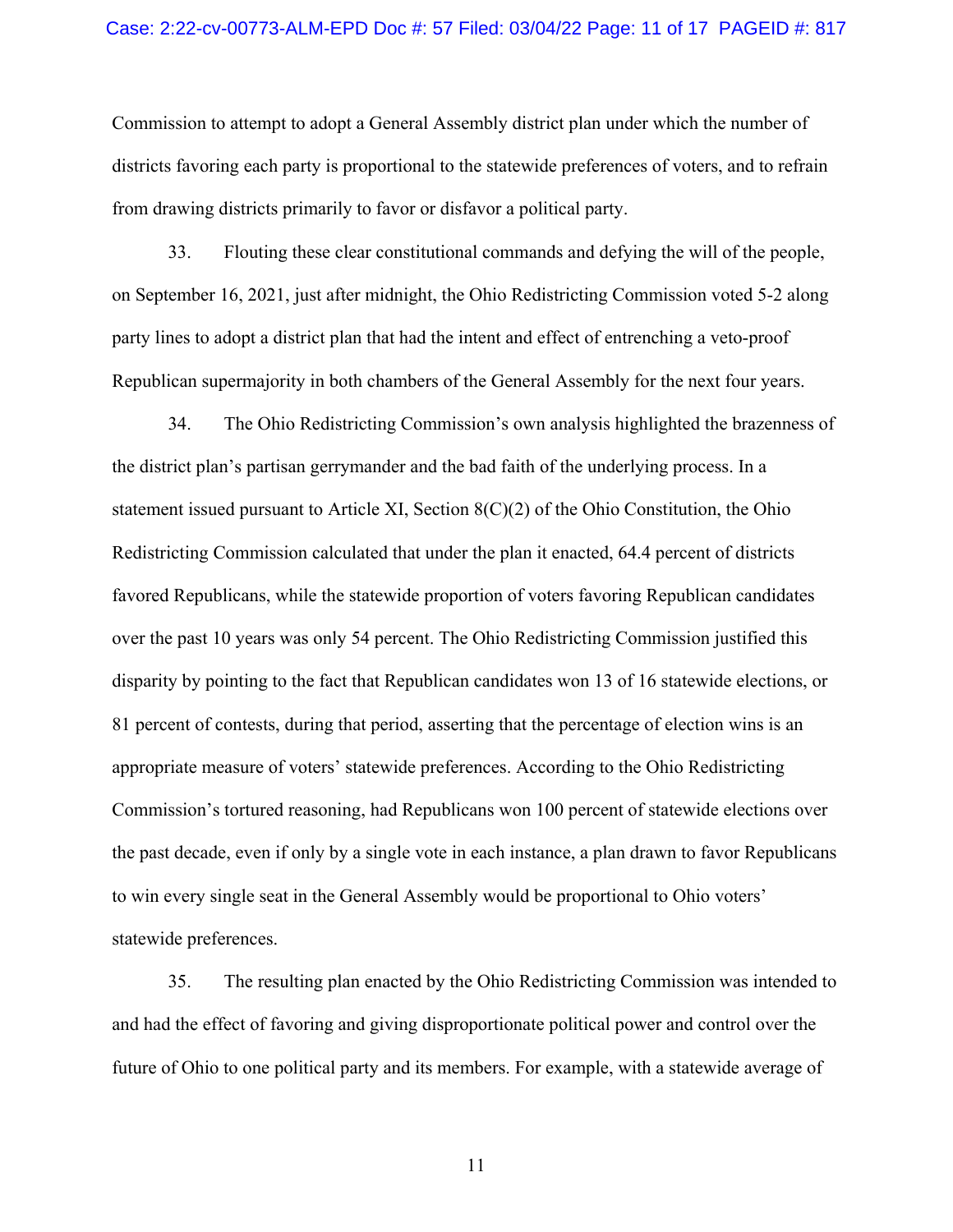54 percent voter support, Republican candidates would win an estimated 64 of 99 seats in the House of Representatives, nearly two-thirds of all seats. By contrast, because of the way the Commission drew the districts, Democrats would win only 49 seats with an equivalent percentage of statewide support. In other words, under the Commission's September 2021 plan, the number of votes that would secure a veto-proof *super*majority for Republicans would likely not be enough to obtain a simple majority for Democrats. Even some of the Commissioners who voted for the plan cast doubt on its legality. For example, Governor Mike DeWine commented, "[w]hat I am sure in my heart is that this Committee could have come up with a bill that was much more clearly, clearly constitutional, and I'm sorry we did not do that."

36. The OOC Petitioners commenced an apportionment case against the Ohio Redistricting Commission and its members in September 2021, after the Commission adopted the General Assembly district plan that violated 2015 amendments to the Ohio Constitution. Their complaint alleged that the plan violated Sections 6(A) and 6(B) of Article XI of the Ohio Constitution, which governs redistricting. The OOC Petitioners also alleged that the plan violated Ohio's equal protection clause, and therefore also violated Article XI's provision that requires compliance with the Ohio Constitution as a redistricting standard. *See* Ohio Constitution, Article XI, Section 3(B)(2). The League of Women Voters et al. also commenced an apportionment case docketed as number 2021-1193, and another group of voters, Bria Bennett et al., commenced an apportionment case docketed as number 2021-1198.

37. On January 12, 2022, the Ohio Supreme Court ruled in favor of all the challengers (Nos. 2021-1193, 2021-1198, and 2021-1210), invalidated the plan, and ordered the Commission to adopt a new one. *See League of Women Voters of Ohio v. Ohio Redistricting Commission*, -- Ohio St. 3d--, 2022-Ohio-65.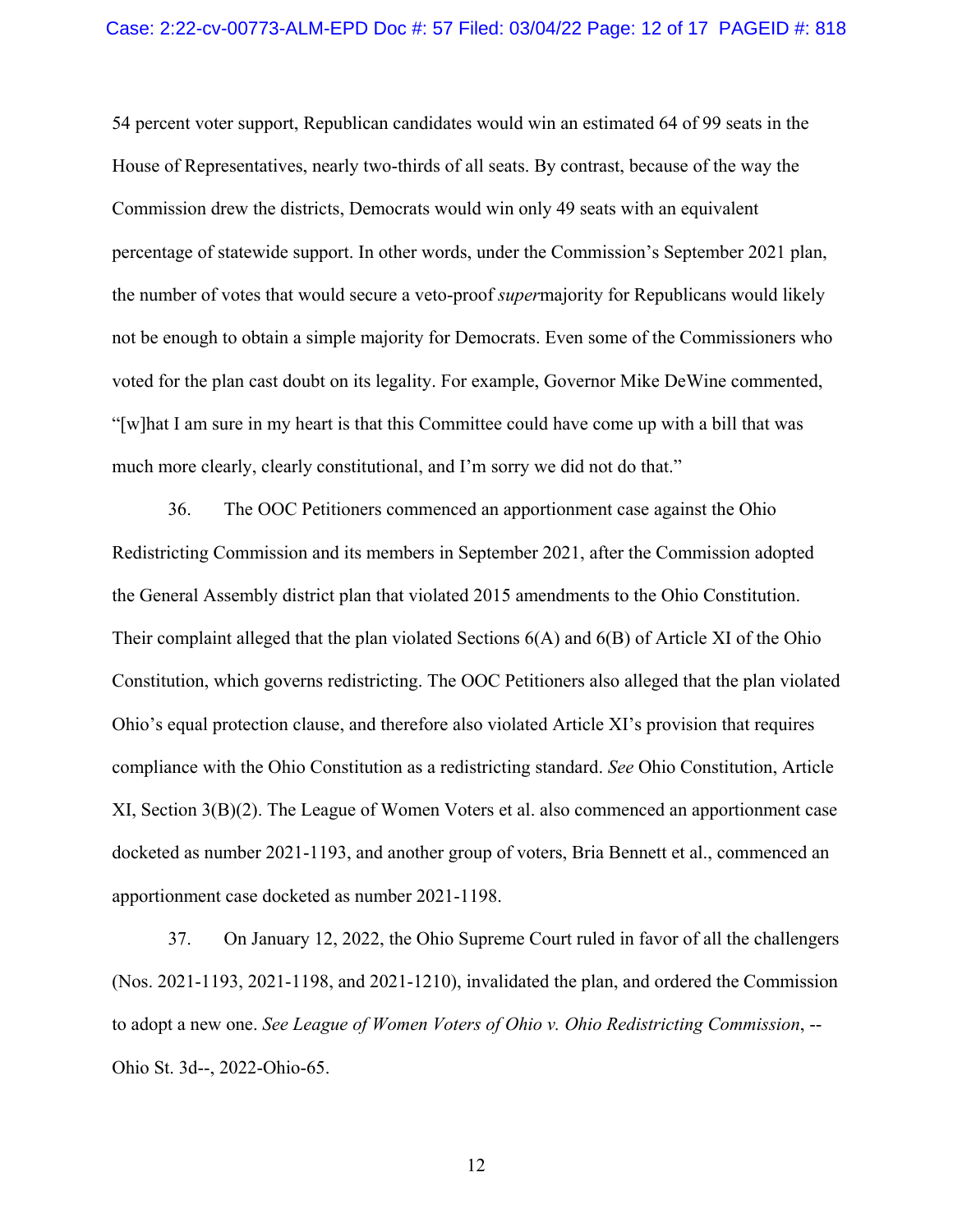#### Case: 2:22-cv-00773-ALM-EPD Doc #: 57 Filed: 03/04/22 Page: 13 of 17 PAGEID #: 819

38. In the wake of the January 12 ruling, the reconstituted Commission once again split into caucuses and delegated the map drawing to partisan actors. The Republican caucus map drawers used the unconstitutional plan as a template, tweaked it slightly, and presented a new plan that the Commission once again adopted along party lines. On January 22, 2022, the Commission approved another General Assembly district plan, after which the OOC Petitioners and other challengers filed objections to the amended plan.

39. On February 7, 2022, the Ohio Supreme Court again sided with the OOC Petitioners and again declared that the plan was invalid. The Court ordered the Commission to adopt a new plan by February 17, 2022.

40. The Commission failed to comply with the Ohio Supreme Court's order, and instead declared an "impasse" in a document filed in that court on February 18, 2022. That same day, the Gonidakis Plaintiffs commenced this action (S.D. Ohio Case No. 2:22-cv-00773).

41. The OOC Petitioners thereafter asked the Ohio Supreme Court to issue an order directing the Commission and individual commissioners to show cause why they should not be held in contempt of court for failure to comply with the order to adopt new maps.

42. On February 18, 2022, the Ohio Supreme Court filed a decision stating, "It is ordered by the court, sua sponte, that respondents show cause by filing a response with the clerk of this court no later than 12:00 p.m. on February 23, 2022, why respondents should not be found in contempt for failure to comply with this court's February 7, 2022 order."

43. On February 23, 2022, the Commission and individual respondents submitted their responses. The Commission stated that it "is continuing in its efforts to adopt a new compliant plan." Ohio Redistricting Commission's Response to Order to Show Cause, at 14, Nos. 2021-1193, 2021-1198, 2021-1210 (Feb. 23, 2022).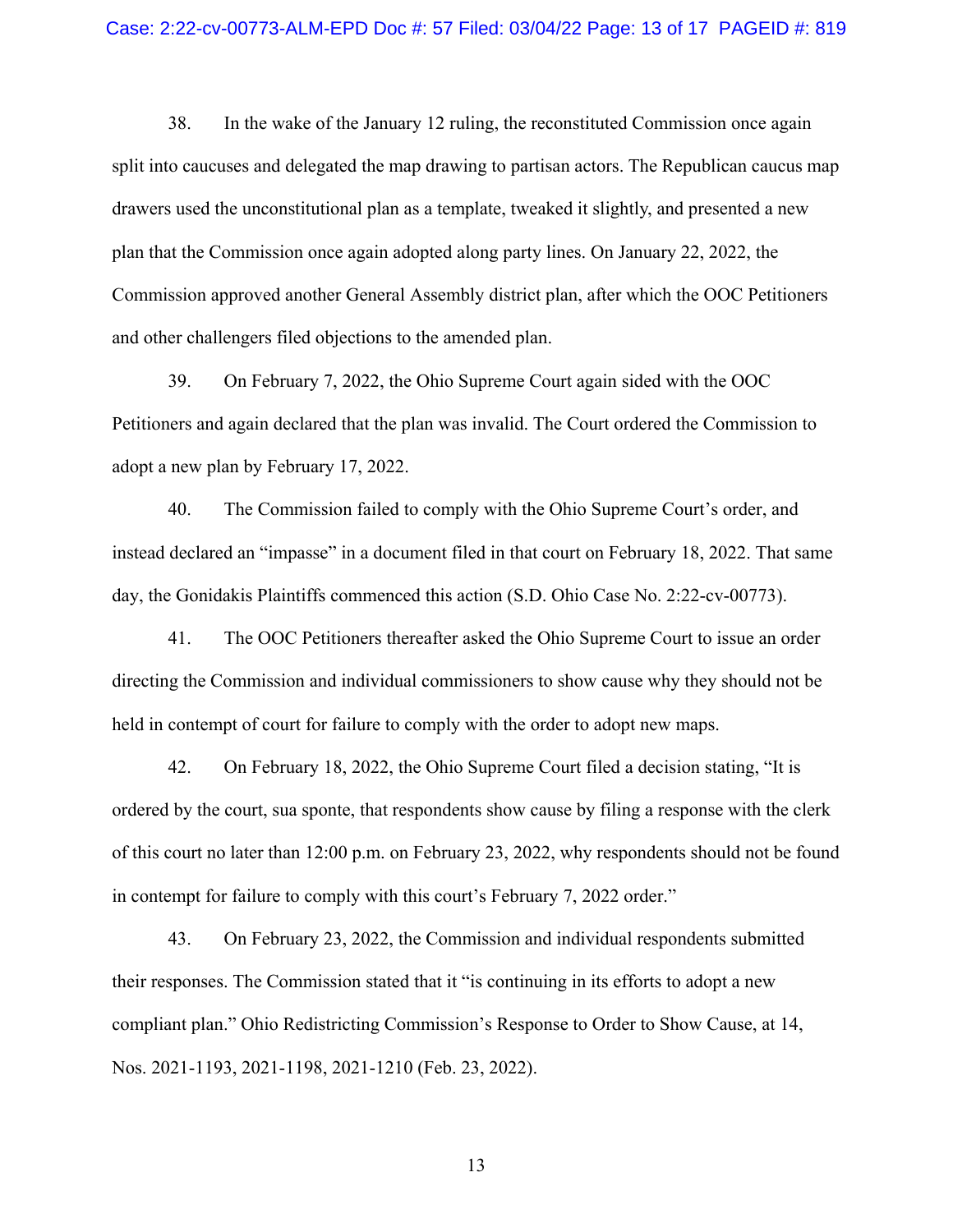44. On February 24, 2022, the Ohio Supreme Court issued an order directing all respondents (the Ohio Redistricting Commission and its seven members) to "appear in person in this court for a hearing on March 1, 2022 at 10:00 a.m." The Court further ordered that the "hearing will continue until the matter is heard." The Ohio Supreme Court thus continues to manage ongoing litigation to secure compliance with its orders and ensure that the Commission adopts a new plan in compliance with the Ohio Constitution.

45. Also on February 24, 2022, after 6:00 p.m., the Commission enacted a third set of maps by a 4-3 vote. As noted, the Ohio Supreme Court has not had an opportunity to review this third plan or any objections thereto, including from the OOC Petitioners.

46. As indicated, the proceedings in the state system have not concluded. The Ohio Supreme Court may determine that the February 24 plan is valid and constitutional or, alternatively, if the Court invalidates the third plan, the Commission may yet enact a constitutional plan on its fourth try. If and only if the Commission does not adopt a new plan, then intervenors and the people of Ohio will have no valid or constitutional district plan, leaving them unable to vote under fair maps in upcoming elections for state representatives in the State of Ohio. If that occurs, this Court should convene a three-judge panel and order the Defendant to implement and use a General Assembly district plan that complies with both federal and state law.

### **CLAIM FOR RELIEF**

#### **COUNT I**

## **Violation of Equal Protection Under the First and Fourteenth Amendments of the United States Constitution and Violation of 42 U.S.C. § 1983 (***Malapportionment***)**

47. The OOC Petitioners reallege and incorporate by reference the allegations above as though fully set forth herein.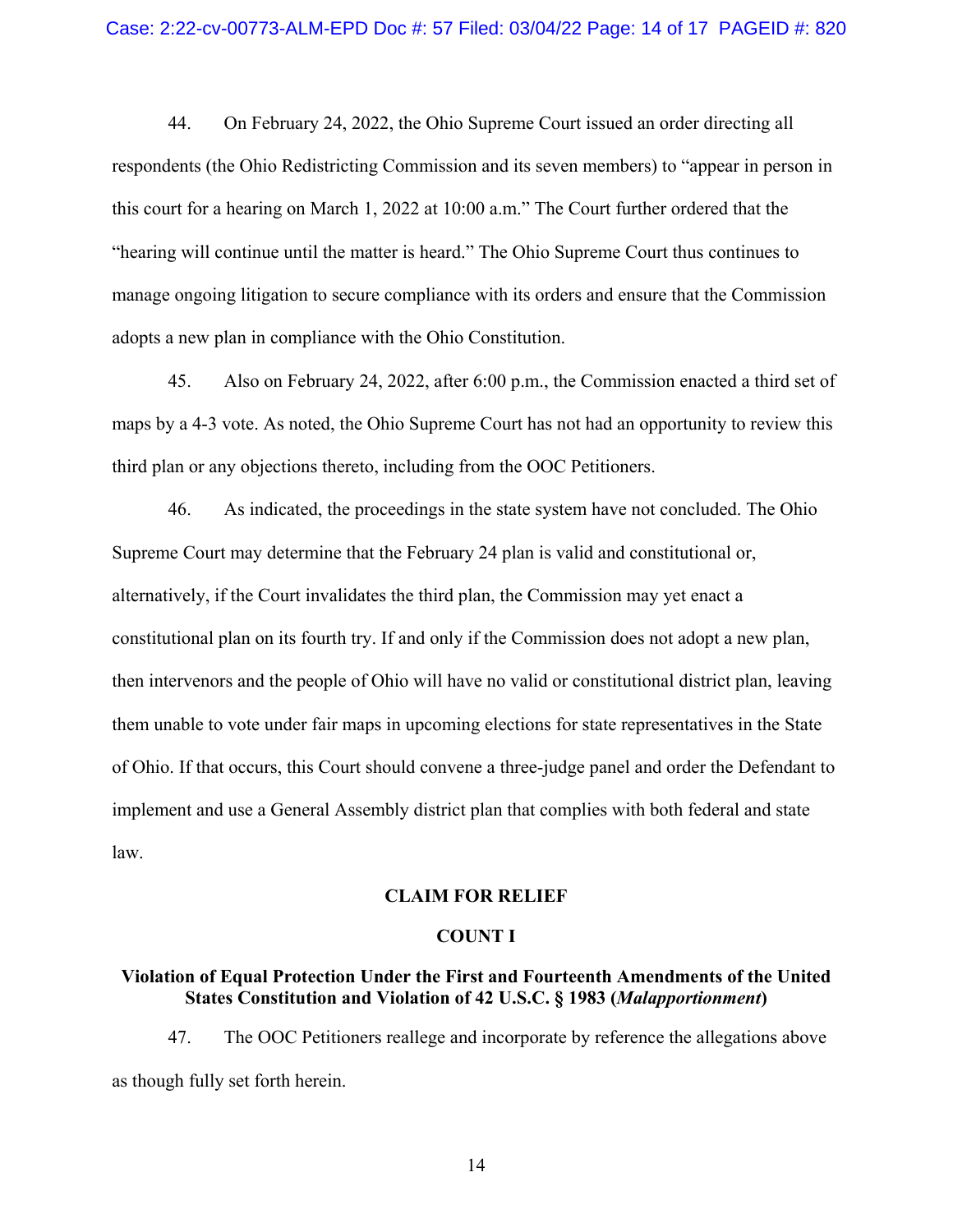48. Under the Equal Protection Clause of the Fourteenth Amendment to the United States Constitution "seats in both houses of a bicameral state legislature must be apportioned on a population basis." *Reynolds v. Sims*, 377 U.S. 533, 568 (1964). Under this principle, state legislative districts must be roughly equal in population. Where the total population deviation in a map—the difference between the largest and smallest district—is greater than 10%, the deviation is presumptively impermissible.

49. The 2011 district plan's maximum deviation in each chamber of the Ohio General Assembly exceeds 10 percent, is unjustified by any state interest, and is therefore unconstitutional under the Equal Protection Clause.

### **REQUEST FOR RELIEF**

WHEREFORE, the OOC Petitioners request that this Court enter the following relief against the Defendant:

A. Stay this matter until it is clear that state processes, including Ohio Supreme Court proceedings, concerning the redrawing of General Assembly districts following the 2020 Census have concluded, pursuant to the abstention principle articulated in *Growe v. Emison*, 507 U.S. 25, 34 (1993).

- B. If this matter is not resolved through Ohio's state legislative redistricting process:
	- 1. Declare that the 2011 Plan for Ohio's General Assembly districts is malapportioned and therefore violates the Fourteenth Amendment to the United States Constitution;
	- 2. Permanently enjoin the Defendant from administering any elections for the legislature to be seated in January 2023 using the 2011 General Assembly district plan;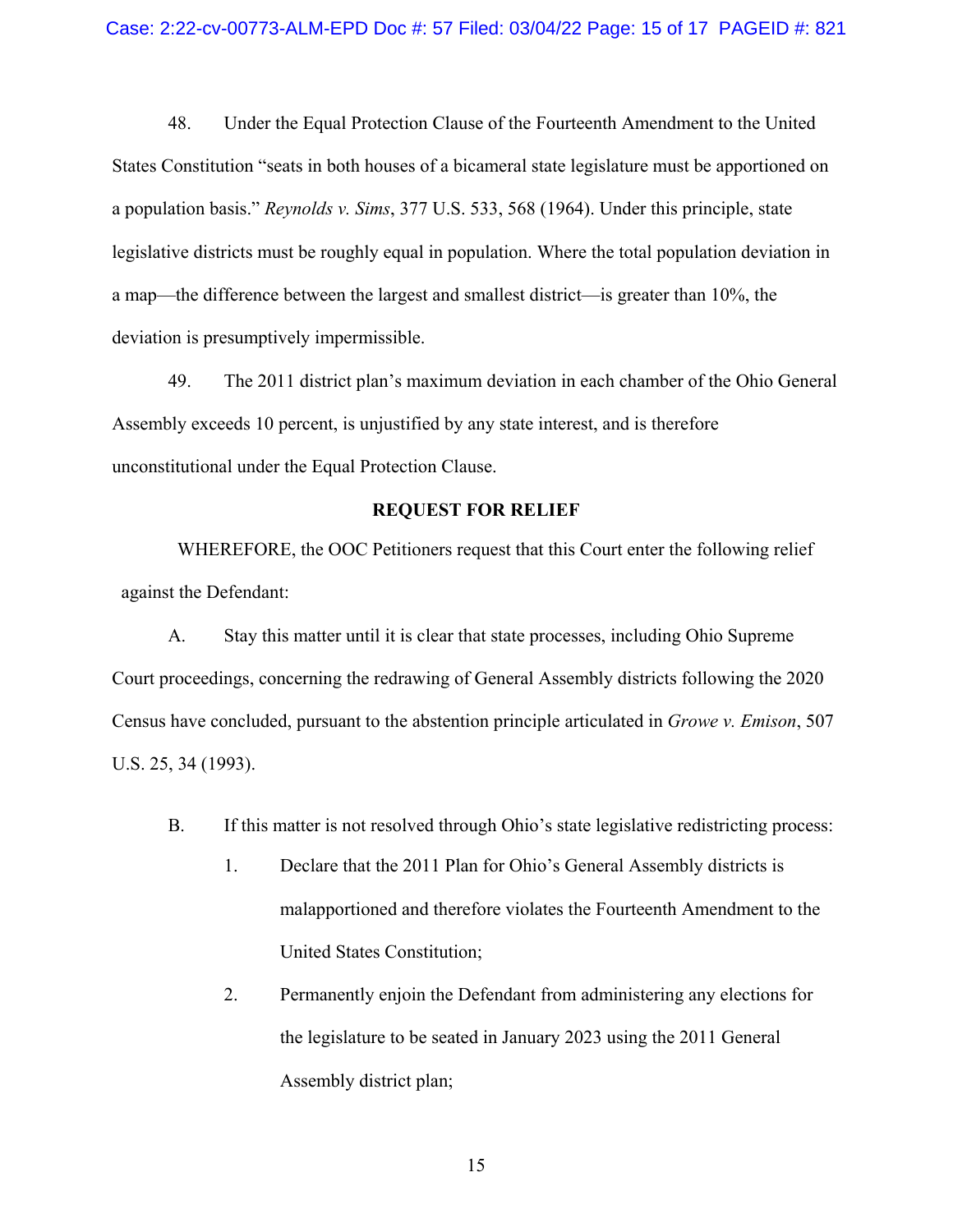- 3. Establish a process for implementing a new legally compliant plan for Ohio's General Assembly districts for use beginning with the November 2022 general election and any related nominating primaries;
- 4. Make such adjustments to the process for nominating candidates for election to the Ohio House of Representatives and Ohio Senate in 2022 as are necessary to allow for the process of developing a new plan to be robust and inclusive;
- 5. Pursuant to Ohio Supreme Court Rule of Practice 9.01, certify to the Ohio Supreme Court the question of whether the plan or plans under consideration by this Court for Ohio's General Assembly districts complies with the Ohio Constitution.

C. Award the OOC Petitioners attorneys' fees and costs in this action pursuant to 42 U.S.C. § 1988;

D. Grant such other further relief as this Court deems just and proper.

DATED: March 4, 2022

Respectfully submitted,

/s/ Peter M. Ellis Peter M. Ellis (Ohio Bar No. 0070264)  *Counsel of Record* Reed Smith LLP 10 South Wacker Drive, 40th Floor Chicago, IL 60606 (312) 207-1000 (312) 207-6400 (Facsimile) pellis@reedsmith.com